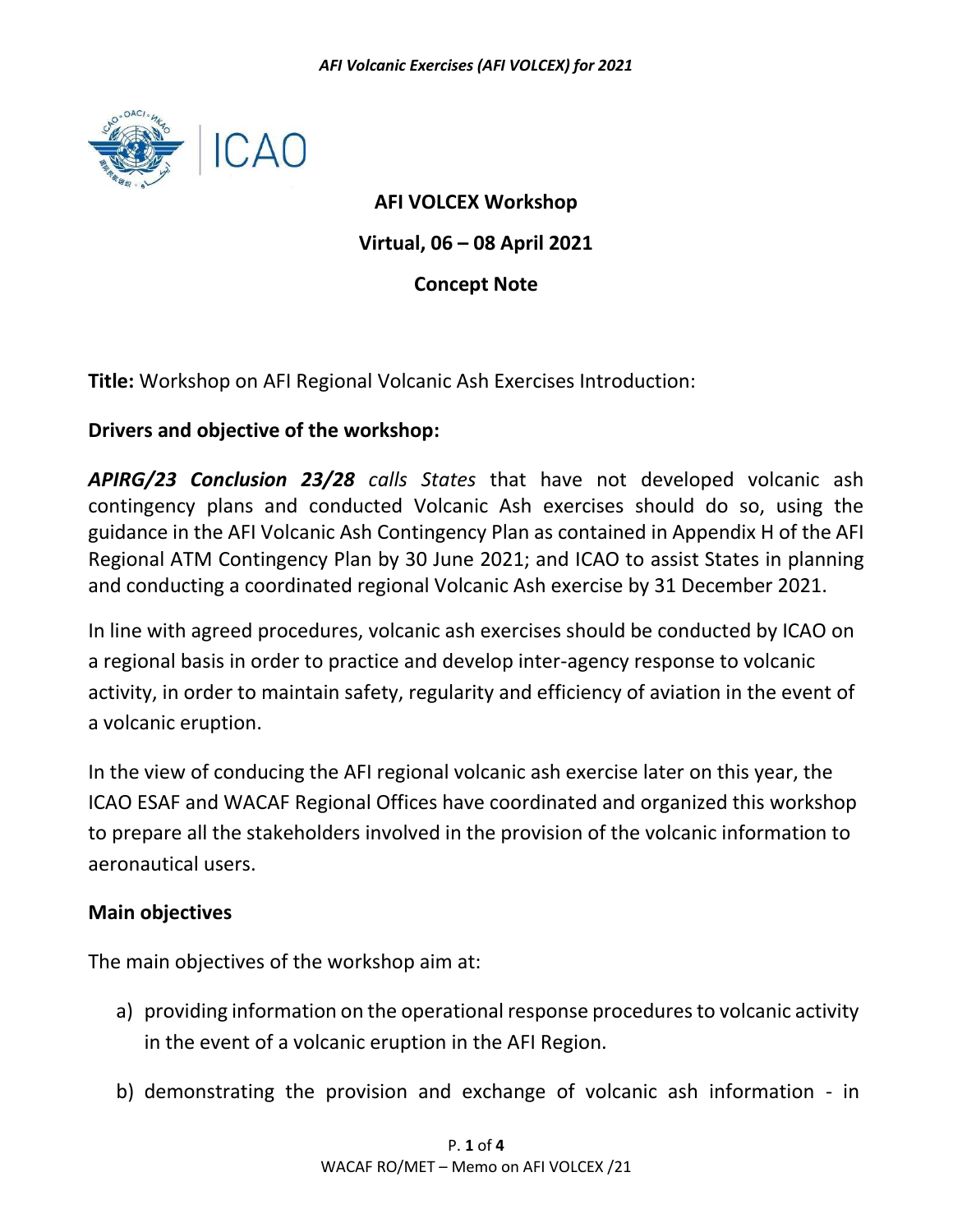support of coordination and communication between information providers, (including Volcano Observatories (VOs), VAACs and MWOs, and information users) for appropriate response to Volcanic disasters in order to minimize impacts on ATM from any volcanic activity.

### **Intended outcomes:**

- 1. Participants are updated on the AFI ATM Contingency Plan and its related AFI Volcanic Ash Contingency Plan.
- 2. Participants are updated on the operational response procedures to volcanic activity in the event of a volcanic eruption in the AFI Region.
- 3. Participants have good knowledge of guidances developed by ESAF/WACAF Offices to support States in the preparation and the implementation of the process of conducting the VA Exercises.

# **Conduct of the workshop**

The workshop will be conducted according the adopted work programme. It will consist of presentations followed by discussions. This is a workshop, so we need the inputs, the experience and the best practices of all the participants.

The resources of the workshop are available at the webpage of the workshop, accessible through this link:

<https://www.icao.int/ESAF/Pages/AFI-Volcanic-Ash-2021.aspx>

# **Workshop documents**

- a) Most of the documents are available in English version.
- b) The French version will be uploaded progressively
- c) The workshop will be supported by interpretation services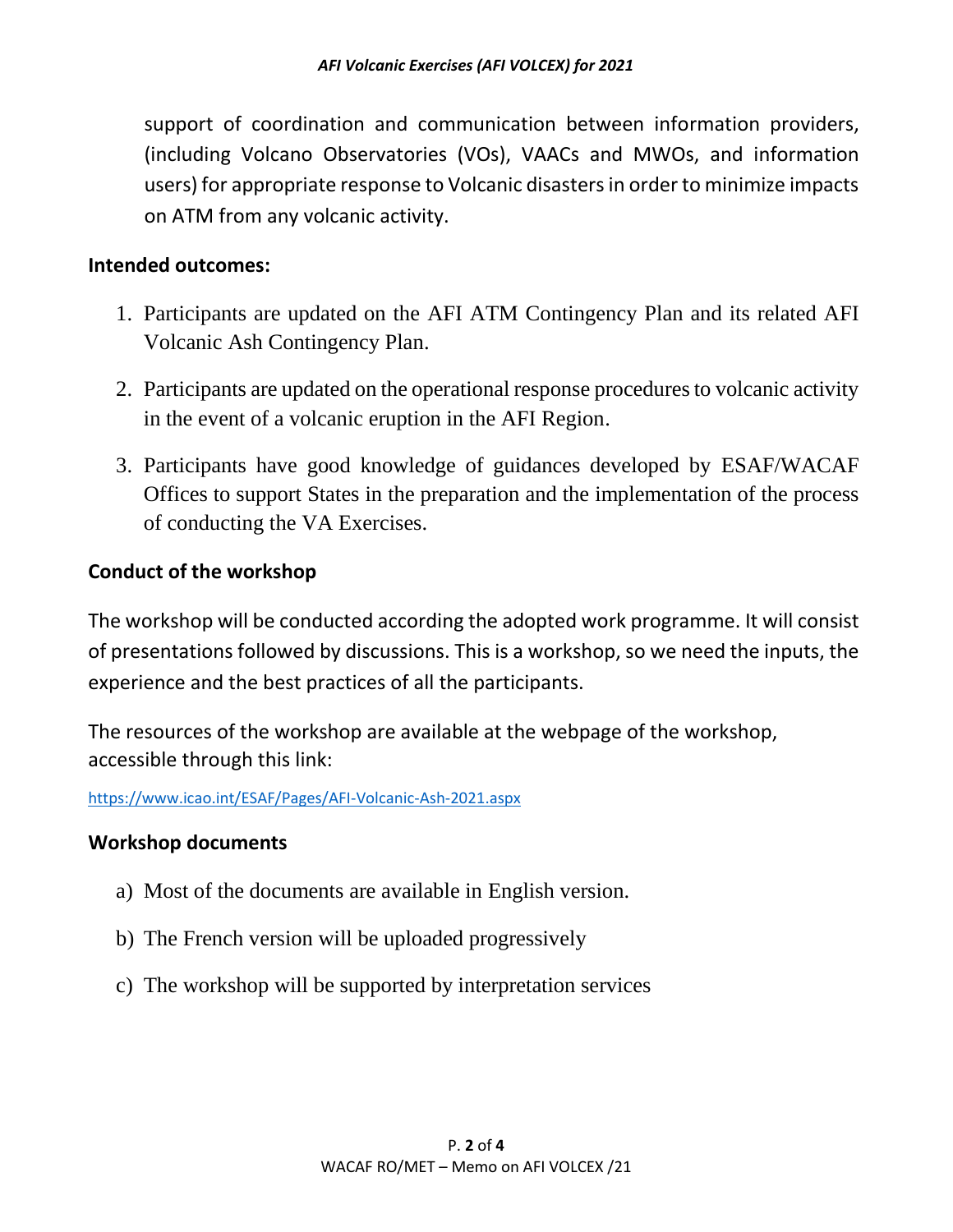## **Workshop platform**

The following will be your work screen once joining the meeting



#### **How to operate during the work sessions:**

- a) During all the time you have not the floor, please make sure your microphone is muted
- b) You are also invited to keep your camera deactivated, only activate it on request
- c) How to as question or how to take the floor:
	- a. to ask a question, you can raise your hand, by clicking on the icon of participants, and then, the More icon, and finally, the icon of raised hand. Click again to get your hand down.
	- b. You can also use the chat to ask your questions, or to share information with the participants.